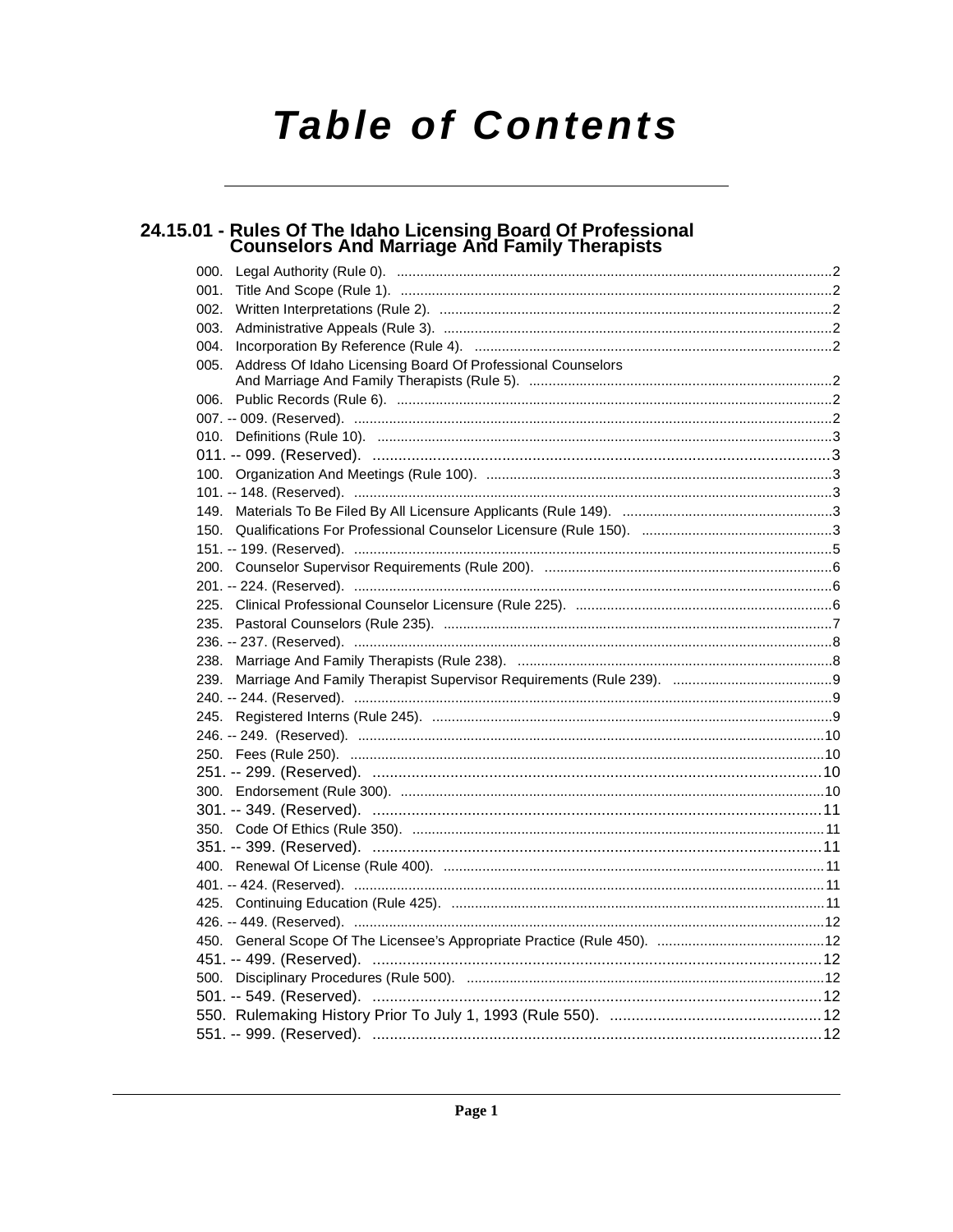#### **IDAPA 24 TITLE 15 CHAPTER 01**

# **24.15.01 - RULES OF THE IDAHO LICENSING BOARD OF PROFESSIONAL COUNSELORS AND MARRIAGE AND FAMILY THERAPISTS**

# <span id="page-1-1"></span><span id="page-1-0"></span>**000. LEGAL AUTHORITY (RULE 0).**

These rules are hereby prescribed and established pursuant to the authority vested in the Idaho Licensing Board of Professional Counselors and Marriage and Family Therapists by the provisions of Section 54-3404, Idaho Code. (3-13-02)

### <span id="page-1-2"></span>**001. TITLE AND SCOPE (RULE 1).**

These rules shall be cited as IDAPA 24.15.01, "Rules of the Idaho Licensing Board of Professional Counselors and Marriage and Family Therapists". (3-13-02)

# <span id="page-1-3"></span>**002. WRITTEN INTERPRETATIONS (RULE 2).**

The board may have written statements that pertain to the interpretation of the rules of this chapter. Such interpretations, if any, are available for public inspection and copying at cost in the main office of the Bureau of Occupational Licenses. (3-13-02)

# <span id="page-1-4"></span>**003. ADMINISTRATIVE APPEALS (RULE 3).**

Administrative Appeals shall be governed by the Administrative Procedure Act, Title 67, Chapter 52, Idaho Code.

(3-13-02)

# <span id="page-1-5"></span>**004. INCORPORATION BY REFERENCE (RULE 4).**

**01. ACA Code Of Ethics**. "ACA Code of Ethics and Standards of Practice," as published by the American Counseling Association (ACA), dated 1999 and referenced in Subsections 241.02, 350, and 450.01, is herein incorporated by reference and is available from the Board's office and on the Board web site. (3-13-02)

**02. AAMFT Code Of Ethics**. The document titled "AAMFT Code of Ethics", as published by the American Association for Marriage and Family Therapy (AAMFT), dated July 1, 2001 and referenced in Subsections 350, and 450.01, is herein incorporated by reference and is available from the Board's office and on the Board web  $site.$  (3-13-02)

**03. ACES Guidelines**. The document titled "ACES" that provides supervision guidelines for supervisors, as published by the Association for Counselor Education and Supervision (ACES), dated March 1993 referenced in Subsection 200.03.a., is herein incorporated by reference and is available from the Board's office and on the Board web site.

**04. Guidelines**. The document titled "Approved Supervision Designation Handbook" that provides supervision guidelines for supervisors, as published by the American Association for Marriage and Family Therapy (AAMFT), dated October 2002 referenced in Subsection 240.03.a., is herein incorporated by reference and is available from the Board's office and on the Board web site. (3-20-04)

#### <span id="page-1-6"></span>**005. ADDRESS OF IDAHO LICENSING BOARD OF PROFESSIONAL COUNSELORS AND MARRIAGE AND FAMILY THERAPISTS (RULE 5).**

[The office of the Board of Professional Counselors and Marriage and Family Therapists is located within the Bureau](http://www2.state.id.us/ibol/cou) of Occupational Licenses, Owyhee Plaza, 1109 Main Street, Suite 220, Boise, Idaho 83702-5642. The phone number of the Board is (208) 334-3233. The Board's FAX number is (208) 334-3945. The Board's e-mail address is ibol@ibol.state.id.us. The Board's official web site is at www.2.state.id.us/ibol/cou. (3-13-02) ibol@ibol.state.id.us. The Board's official web site is at www2.state.id.us/ibol/cou.

# <span id="page-1-7"></span>**006. PUBLIC RECORDS (RULE 6).**

The records associated with the Idaho Licensing Board of Professional Counselors and Marriage and Family Therapists are subject to the provisions of the Idaho Public Records Act, Title 9, Chapter 3, Idaho Code. (3-13-02)

### <span id="page-1-8"></span>**007. -- 009. (RESERVED).**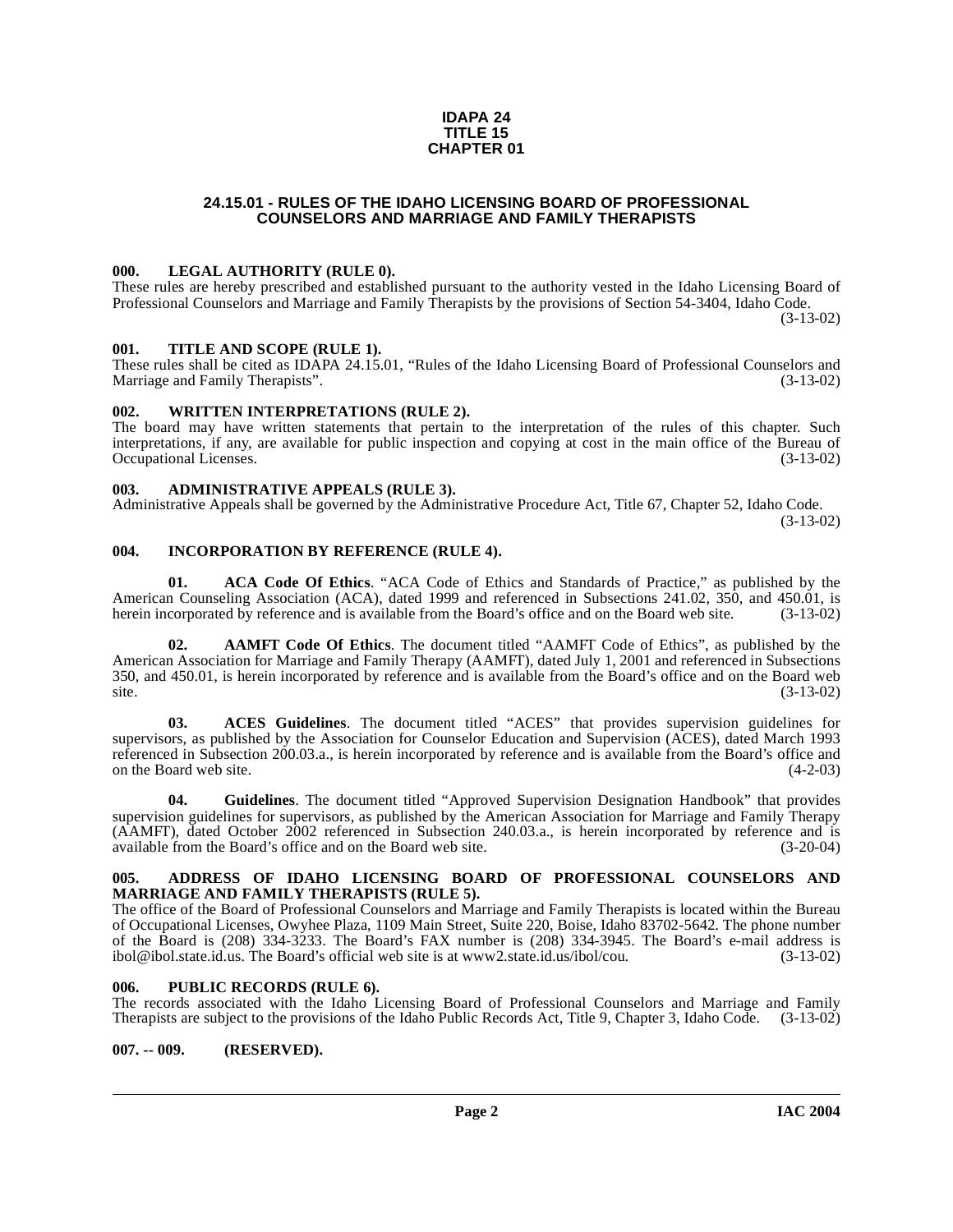# <span id="page-2-6"></span><span id="page-2-0"></span>**010. DEFINITIONS (RULE 10).**

**01. Board**. The Idaho Licensing Board of Professional Counselors and Marriage and Family ts as prescribed in Section 54-3401. Idaho Code. (3-13-02) Therapists as prescribed in Section 54-3401, Idaho Code.

**02.** Bureau. The Bureau of Occupational Licenses as prescribed in Sections 54-3404 and 67-2602, Idaho Code. (3-13-02) Idaho Code. (3-13-02)

**03. Intern**. An intern shall be defined as a person who is obtaining required supervised experience for licensure in a course of study provided by an institution of higher education or a person who is in a private-practice setting acting under direct supervision. (3-13-02)

### <span id="page-2-1"></span>**011. -- 099. (RESERVED).**

# <span id="page-2-9"></span><span id="page-2-2"></span>**100. ORGANIZATION AND MEETINGS (RULE 100).**

Board meetings will be held during the months of February, May, July, and October of each year and at such other times as the Board deems necessary.  $(3-13-02)$ times as the Board deems necessary.

# <span id="page-2-3"></span>**101. -- 148. (RESERVED).**

#### <span id="page-2-8"></span><span id="page-2-4"></span>**149. MATERIALS TO BE FILED BY ALL LICENSURE APPLICANTS (RULE 149).** Each applicant for licensure shall: (3-13-02) (3-13-02)

<span id="page-2-13"></span><span id="page-2-12"></span>**01. Complete An Application**. Complete an application upon a form prescribed by the Board.

(3-13-02)

**02. Provide Verification Of Educational Program**. Verify completion of the approved educational program identified on the application with official graduate transcripts. Official transcripts must be received by the Board directly from the registrar of the appropriate college or university. (3-13-02) Board directly from the registrar of the appropriate college or university.

**Submit Verification Of Supervised Experience**. The verification of supervised experience shall tly to the Board by those supervisors listed on the application. (3-13-02) be provided directly to the Board by those supervisors listed on the application.

<span id="page-2-11"></span>**04.** Submit Application Fee. Submit a non-refundable application fee as determined by Subsection (3-13-02) 250.01. (3-13-02)

### <span id="page-2-10"></span><span id="page-2-5"></span>**150. QUALIFICATIONS FOR PROFESSIONAL COUNSELOR LICENSURE (RULE 150).**

Licensure as a "professional counselor" shall be restricted to persons who have successfully completed each of the following requirements: (3-13-02)

<span id="page-2-7"></span>**01. Graduate Program Requirement**. A planned graduate program of sixty (60) semester hours which is primarily counseling in nature, six (6) semester hours of which are earned in an advanced counseling practicum, and including a graduate degree in a counseling field from an accredited university or college offering a graduate program in counseling. (7-1-93)

**a.** A planned graduate program in a counseling field shall be defined as completion of one (1) of the following: (7-1-93) following: (7-1-93)

i. A counseling program accredited or approved by the National Council for accreditation of Teacher<br>n or a counseling program listed in the Interstate List of Approved Programs; or (7-1-93) Education or a counseling program listed in the Interstate List of Approved Programs; or

ii. A counseling program approved by the Council for Accreditation of Counseling and Related Educational Programs; or (7-1-93)

- iii. A counseling program approved by the Council on Rehabilitation Education; or (7-1-93)
- iv. A counseling program approved by the Board which shows evidence of education in the following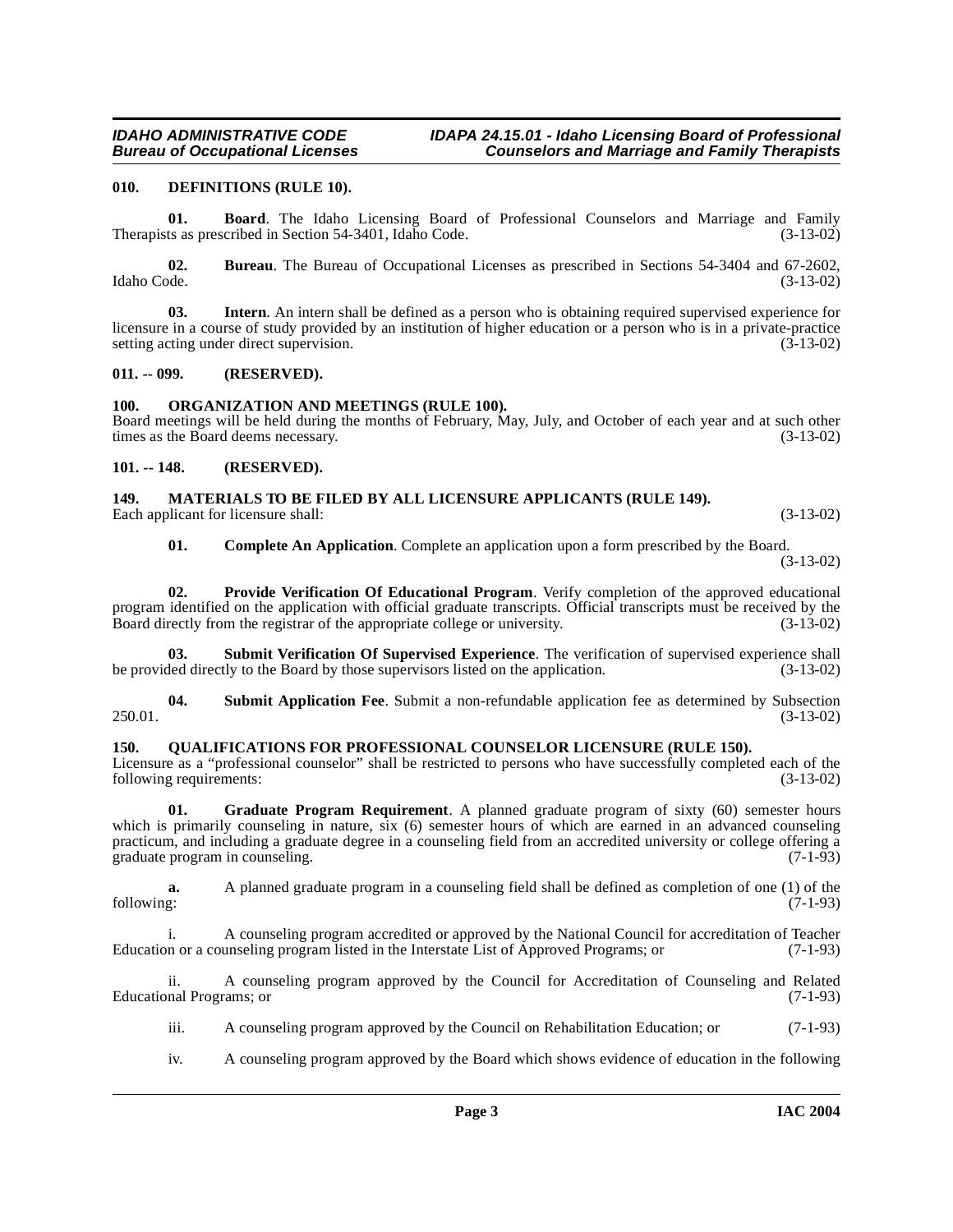# **IDAHO ADMINISTRATIVE CODE IDAPA 24.15.01 - Idaho Licensing Board of Professional<br>Counselors and Marriage and Family Therapists Counselors and Marriage and Family Therapists**

areas: Counseling Theory, Counseling Techniques and Supervised Counseling Experience (this practicum must be supervised at the ratio of at least one (1) hour of one-to-one supervision for every ten (10) hours of experience in the setting) and at least six (6) of the following: setting) and at least six  $(6)$  of the following:

(1) Human growth and development: Includes studies that provide a broad understanding of the nature and needs of individuals at all developmental levels. Emphasis is placed on psychological, sociological, and physiological approaches. Also included are areas such as human behavior (normal and abnormal), personality theory, and learning theory. (7-1-93) theory, and learning theory.

(2) Social and cultural foundations: Includes studies of change, ethnic groups, subcultures, changing roles of women, sexism, urban and rural societies, population patterns, cultural mores, use of leisure time, and differing life patterns. (7-1-93) differing life patterns.

(3) The helping relationship: Includes philosophic bases of the helping relationship: Consultation theory and/or an emphasis on the development of counselor and client (or consultee) self-awareness and selfunderstanding. (7-1-93)

(4) Groups: Includes theory and types of groups, as well as descriptions of group practices, methods dynamics, and facilitative skills. It includes either a supervised practice and/or a group experience. (7-1-93)

(5) Life-style and career development: Includes areas such as vocational-choice theory, relationship between career choice and life-style, sources of occupational and educational information, approaches to career decision-making processes, and career-development exploration techniques. (7-1-93) decision-making processes, and career-development exploration techniques.

(6) Appraisal of the individual: Includes the development of a framework for understanding the individual, including methods of data gathering and interpretation, individual and group testing, case-study approaches and the study of individual differences. Ethnic, cultural, and sex factors are also considered. (7-1-9 approaches and the study of individual differences. Ethnic, cultural, and sex factors are also considered.

(7) Research and evaluation: Includes areas such as statistics, research design, and development of research and demonstration proposals. It also includes understanding legislation relating to the development of research, program development, and demonstration proposals, as well as the development and evaluation of program objectives. (7-1-93) objectives. (7-1-93)

(8) Professional orientation: Includes goals and objectives of professional counseling organizations, codes of ethics, legal consideration, standards of preparation, certification, and licensing and role of identity of counselors. (7-1-93)

**b.** A total of at least sixty (60) graduate semester hours or ninety (90) graduate quarter hours shall be required. (7-1-93) required. (7-1-93)

**c.** Advanced counseling practicum shall be practica taken at the graduate school level. (7-1-93)

**d.** A graduate degree shall be one of the following beyond the baccalaureate level: The master's degree, the educational specialist certificate or degree, or the doctor's degree. (7-1-93)

**e.** An accredited university or college shall be a college or university accredited by one (1) of the following: the Middle States Association of Colleges and Secondary Schools, the New England State Association of Colleges and Secondary Schools, the North Central Association of Colleges and Secondary Schools, the Northwest Association of Colleges and Secondary Schools, the Southern Association of Colleges and Secondary Schools, or the Western College Association.

<span id="page-3-0"></span>**02. Supervised Experience Requirement**. One thousand (1,000) hours of supervised experience in counseling acceptable to the Board. (7-1-93)

**a.** One thousand (1,000) hours is defined as one thousand (1,000) clock hours of experience working in a counseling setting, four hundred (400) hours of which shall be direct client contact. Supervised experience in practica and/or internships taken at the graduate level may be utilized. The supervised experience shall include a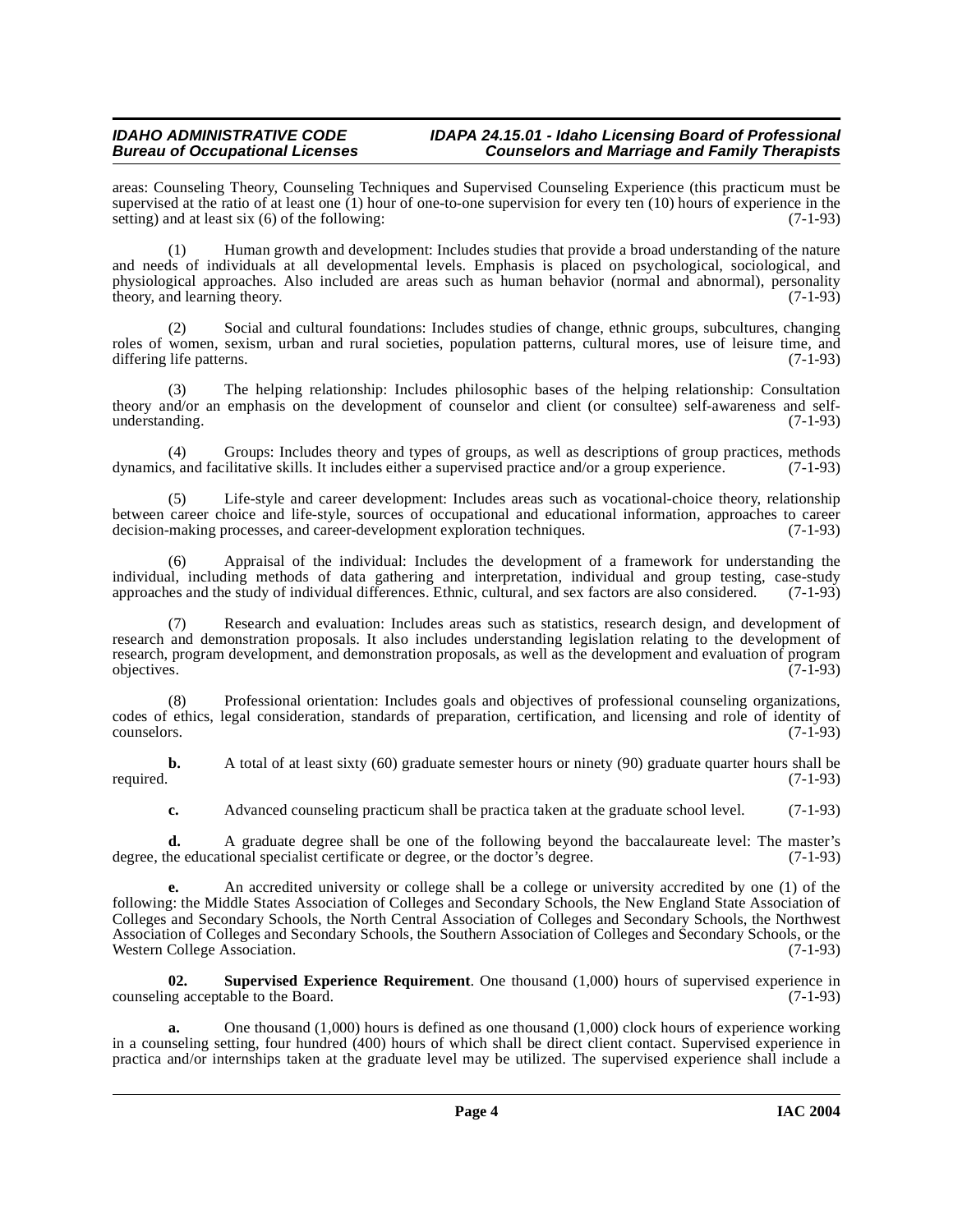# **IDAHO ADMINISTRATIVE CODE IDAPA 24.15.01 - Idaho Licensing Board of Professional<br>Bureau of Occupational Licenses Counselors and Marriage and Family Therapists Counselors and Marriage and Family Therapists**

minimum of one (1) hour of face-to-face or one-to-one  $(1/1)$  or one-to-two  $(1/2)$  consultation with the supervisor for every twenty (20) hours of job/internship experience. (As stated under Subsection 150.01.a.iv. counseling practicum experience as opposed to job or internship experience shall be supervised at a ratio of one (1) hour of supervision for every ten (10) hours in the settings. For example: (3-13-02)

i. A person in a twenty (20) hour per week job/internship who is receiving one (1) hour of individual supervision each week would accumulate one thousand  $(1,000)$  supervised hours in fifty (50) weeks to equal the twenty to one  $(20/1)$  ratio.  $(7-1-93)$ twenty to one  $(20/1)$  ratio.

ii. A person in a forty (40) hour per week setting with one (1) hour of supervision per week would still require fifty  $(50)$  weeks to equal the twenty to one  $(20/1)$  ratio.  $(7-1-93)$ 

iii. A person in a forty (40) hour per week setting with two (2) hours of supervision per week would accumulate the one thousand (1,000) hours at the twenty to one (20/1) supervision ratio in twenty-five (25) weeks.  $(7-1-93)$ 

**b.** Until July 1, 2004, the supervision must be provided by a Professional Counselor or a Clinical Professional Counselor licensed by the state of Idaho. Effective July 1, 2004, postgraduate supervision must be provided by a Professional Counselor or a Clinical Professional Counselor licensed by the state of Idaho and registered with the Board as a Counselor Supervisor. If the applicant's supervision was provided in another state, it must have been provided by a counseling professional licensed by that state, provided the requirements for licensure in that state are substantially equivalent to the requirements of Title 54, Chapter 34, Idaho Code. If supervision was obtained prior to July 1, 1988, or in a state that does not regulate counseling, that supervision must have been provided by a qualified counselor educator as a part of a planned graduate program or by a person who holds a graduate degree beyond the baccalaureate level who is certified and/or licensed as a counselor, social worker, psychologist, or psychiatrist. Supervision by an administrative superior who is not in a counseling related profession is not acceptable to the Board. Supervision by a professional counseling peer, however, may be acceptable to the Board if the peer/supervisory relationship includes the same controls and procedures expected in an internship setting. (See Subsection 150.02.a.) For example, the relationship should include the staffing of cases, the critiquing of counseling tapes and this supervision must be conducted in a formal, professional, consistent manner on a regularly scheduled basis.

**c.** Experience in counseling is defined as assisting individuals or groups, through the counseling relationship, to develop an understanding of personal problems, to define goals, and to plan action reflecting interests, abilities, aptitudes, and needs as related to persona-social concerns, educational progress, and occupations and careers. Counseling experience may include the use of appraisal instruments, referral activities, and research findings.  $(7-1-93)$ 

**d.** The Board shall consider the recommendation of the supervisor(s) when determining the ility of the applicant's supervised experience. (4-2-03) acceptability of the applicant's supervised experience.

### <span id="page-4-1"></span>**03. Written Examination Requirement**. (7-1-93)

**a.** The Board requires the successful passage of the National Counselor Examination prepared by the Board for Certified Counselors (NBCC).  $(3-13-02)$ National Board for Certified Counselors (NBCC).

**b.** Completion of the examination will not be required until the applicant meets the requirements presented in Subsections 150.01 and 151.02. However, an applicant may take the examination earlier if he desires.

(7-1-93)

**c.** The examination will be conducted at a time and place specified by the Board. (7-1-93)

**d.** Successful passage of the examination is defined by the Board as achievement of the passing score set by the NBCC. Reexamination shall consist of the entire examination. (3-13-02)

# <span id="page-4-0"></span>**151. -- 199. (RESERVED).**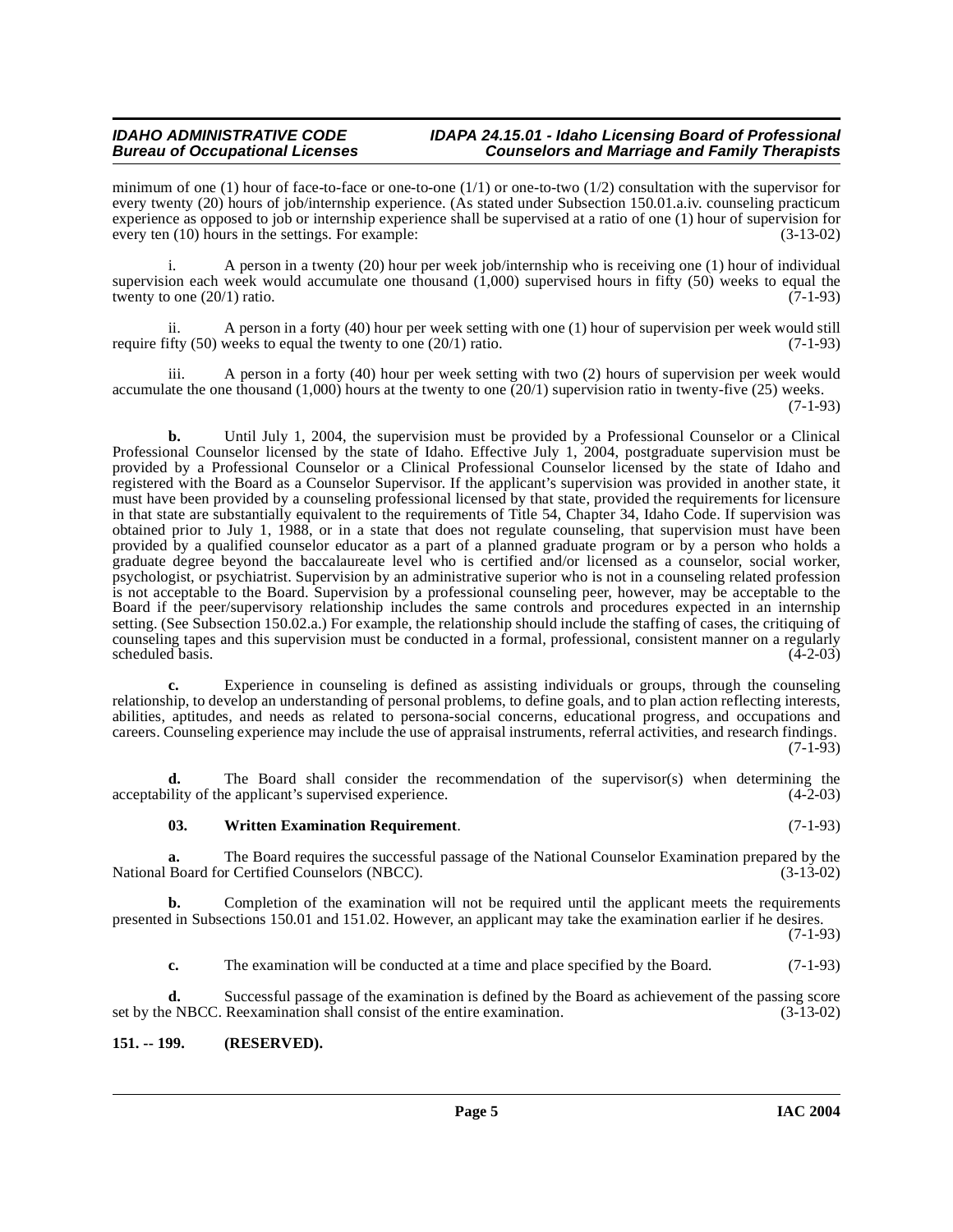# **IDAHO ADMINISTRATIVE CODE IDAPA 24.15.01 - Idaho Licensing Board of Professional Counselors and Marriage and Family Therapists**

# <span id="page-5-4"></span><span id="page-5-0"></span>**200. COUNSELOR SUPERVISOR REQUIREMENTS (RULE 200).**

Effective July 1, 2004, Idaho licensed counselors shall be registered with the Board in order to provide postgraduate supervision for those individuals pursuing licensure in Idaho as a counselor.

<span id="page-5-5"></span>

| 01. | <b>Requirements for Registration.</b> |  |  |  |  |  | $(4-2-03)$ |  |
|-----|---------------------------------------|--|--|--|--|--|------------|--|
|     |                                       |  |  |  |  |  |            |  |

**a.** Document at least two (2) years experience as a licensed counselor in Idaho.  $(4-2-03)$ 

**b.** Document at least one thousand five hundred (1,500) hours of direct client contact as a counselor.  $(4-2-03)$ 

**c.** Document fifteen (15) contact hours of education in supervisor training as approved by the Board.  $(4-2-03)$ 

**d.** Have not been the subject of any disciplinary action for five (5) years prior to application for registration.  $(4-2-03)$ registration. (4-2-03)

**02. Registration**. A supervisor applicant shall submit to the Bureau a completed application form as approved by the Board. (4-2-03)

**a.** Upon receipt of a completed application verifying compliance with the requirements for on as a supervisor, the applicant shall be registered as a supervisor. (4-2-03) registration as a supervisor, the applicant shall be registered as a supervisor.

**b.** A supervisor's registration shall be valid only so long as the individual's counselor license remains current and in good standing. (4-2-03)

**03. Supervision**. (4-2-03)

**a.** A Registered Counselor Supervisor shall provide supervision in conformance with the guidelines for supervisors dated March 1993, adopted by the Association for Counselor Education and Supervision. (4-2-03)

**b.** A Registered Counselor Supervisor shall not provide supervision to more than three (3) individuals at one time.  $(4-2-03)$ at one time.  $(4-2-03)$ 

# <span id="page-5-1"></span>**201. -- 224. (RESERVED).**

# <span id="page-5-3"></span><span id="page-5-2"></span>**225. CLINICAL PROFESSIONAL COUNSELOR LICENSURE (RULE 225).**

The following requirements must be met for clinical professional counselor licensure. (3-13-02)

- **01. Requirements**. The following requirements must be met: (3-13-02)
- **a.** Hold a valid licensed professional counselor license; and (4-2-03)

**b.** Document two thousand (2,000) hours of direct client contact experience under supervision ated in no less than a two (2) year period after licensure in any state. (4-2-03) accumulated in no less than a two  $(2)$  year period after licensure in any state.

i. All applicants for Clinical Professional Counselor license must provide verification of meeting at least one thousand (1,000) hours of supervised experience under the supervision of a licensed Clinical Professional Counselor. The remainder of the supervision may be provided by licensed Psychiatrists, Counseling/Clinical Psychologists, Certified Social Workers-Private and Independent Practice or Marriage and Family Therapists.

(3-13-02)

ii. The ratio for supervision will consist of one (1) hour of face-to-face, one-on-one (1/1) supervision to every thirty  $(30)$  hours of direct client contact.  $(7-1-97)$ 

**c.** Document proficiency in Diagnostic Evaluation by providing verification of successful completion ate course or other training/experience equivalent to a college course acceptable to the board. (7-1-97) of graduate course or other training/experience equivalent to a college course acceptable to the board.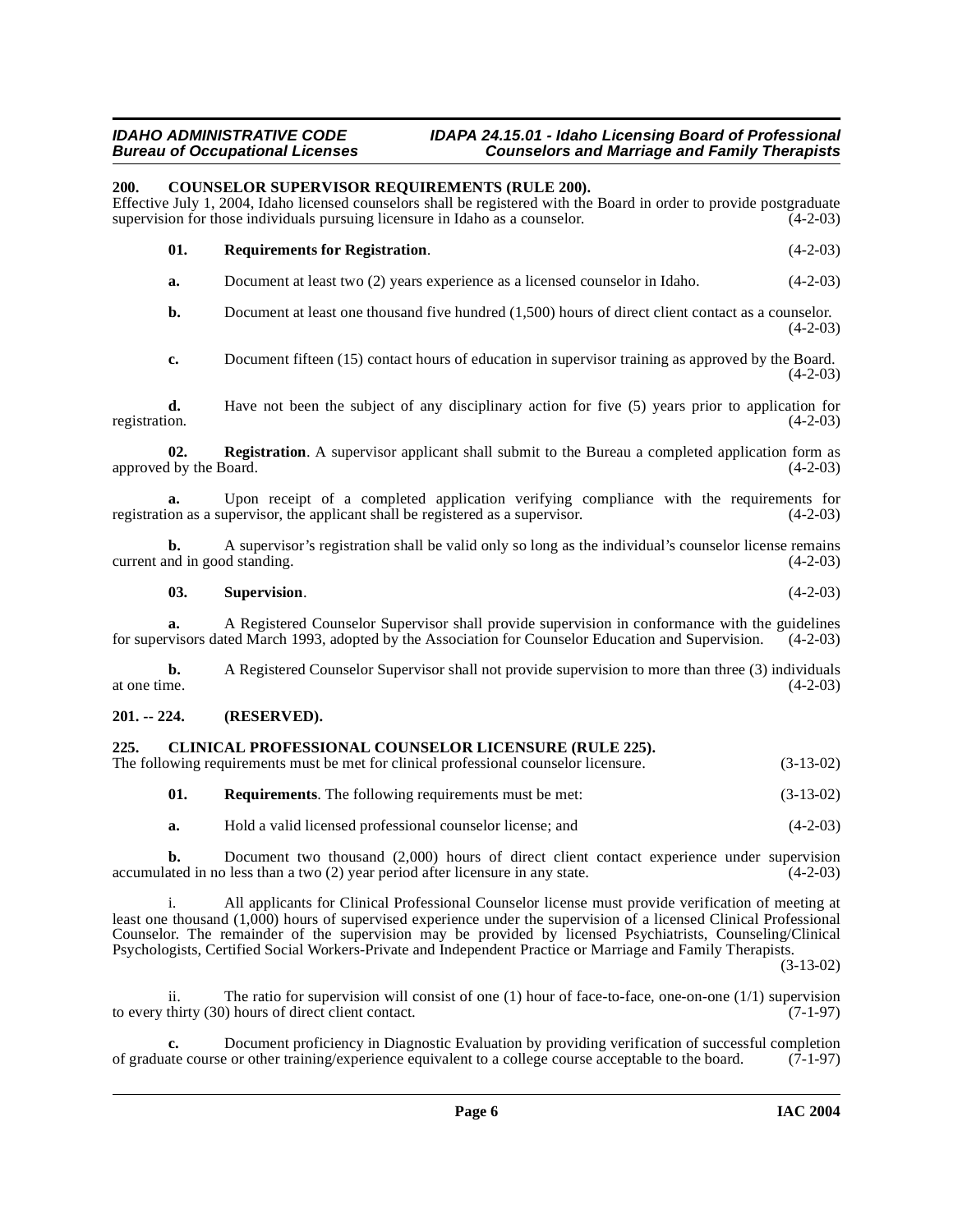# **IDAHO ADMINISTRATIVE CODE IDAPA 24.15.01 - Idaho Licensing Board of Professional<br>Bureau of Occupational Licenses Counselors and Marriage and Family Therapists**

**d.** The Board shall consider the recommendation of the supervisor(s) when determining the ility of the applicant's supervised experience. (4-2-03) acceptability of the applicant's supervised experience.

<span id="page-6-5"></span>**02. Supervisors**. A supervisor may supervise no more than three (3) licensed professional counselors at any one time. (7-1-97)

# **226. -- 234. (RESERVED).**

# <span id="page-6-0"></span>**235. PASTORAL COUNSELORS (RULE 235).**

The following requirements must be met for pastoral counselor licensure: (7-1-98)

<span id="page-6-2"></span>**01. Graduate Degree**. Hold a Master of Divinity (M.Div.) degree or doctoral degree meeting the requirements set forth in Section 54-3405A(1) Idaho Code, from an accredited university or religious institution. (7-1-98)

**a.** An accredited university or religious institution shall be one accredited by: the Middle States Association of Colleges and Secondary Schools; the New England State Association of Colleges and Secondary Schools; the North Central Association of Colleges and Secondary Schools; the Northwest Association of Colleges and Secondary Schools; the Southern Association of Colleges and Secondary Schools; or the Western Colleges Association. (7-1-98) Association. (7-1-98)

**b.** The Pastoral Counselor Program May also be accredited by the Association of Theological Schools (7-1-98)  $(ATS)$ .  $(7-1-98)$ 

<span id="page-6-4"></span>**02. Practicum**. Completion of a practicum of supervised counseling experience of four hundred (400) contact hours. (7-1-98) contact hours. (7-1-98)

**a.** The four hundred (400) contact hours shall be supervised at a ratio of one (1) hour of supervision ten (10) contact hours. (7-1-98) for each ten  $(10)$  contact hours.

**b.** The practicum must be supervised by a qualified counselor educator as part of a planned graduate program.  $(7-1-98)$ program. (7-1-98)

<span id="page-6-3"></span>**03. Post-Graduate Supervised Counseling Experience**. The completion of two thousand (2,000) contact hours of post-graduate supervised counseling experience with an approved supervisor. (7-1-98)

**a.** "Two thousand (2000) hours" hours is defined as two thousand (2,000) clock hours of experience working in a counseling setting. (7-1-98)

**b.** The ratio of supervision to contact hours shall be one (1) hour of supervision for each twenty (20) contact hours. (7-1-98)

**c.** An approved supervisor shall include an American Association of Pastoral Counselors approved supervisor, a licensed pastoral counselor, a licensed psychiatrist, a licensed psychologist, a licensed marriage and family therapist, or licensed professional counselor. (3-13-02) family therapist, or licensed professional counselor.

The Board shall consider the recommendation of the supervisor(s) when determining the eapplicant's supervised experience. (4-2-03) acceptability of the applicant's supervised experience.

# <span id="page-6-1"></span>**04. Examination**. (7-1-98)

**a.** The Board requires the successful passage of the National Counselor Examination prepared by the National Board for Certified Counselors (NBCC). (3-13-02)

**b.** The examination will be conducted at a time and place specified by the Board. (7-1-98)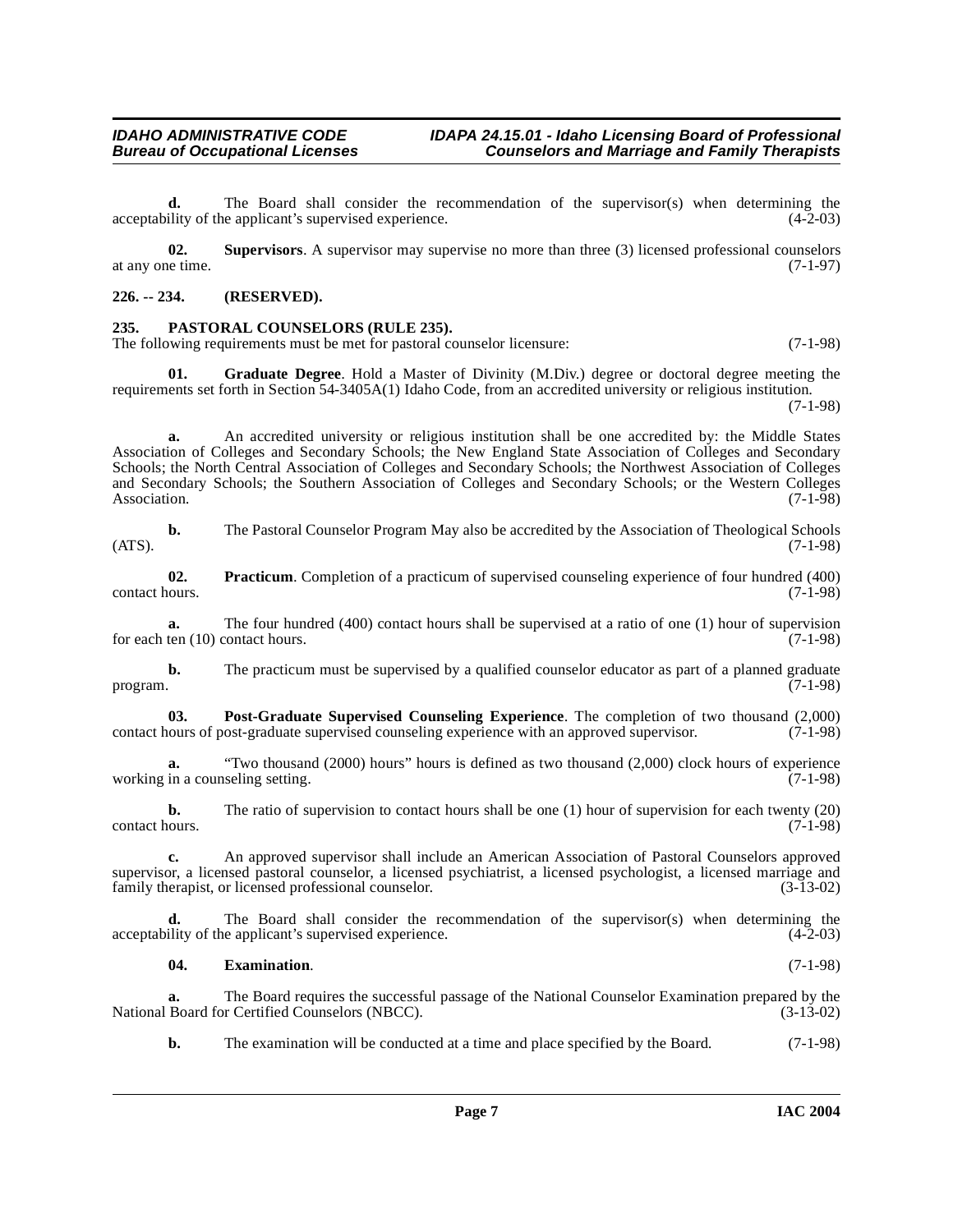**c.** Successful passage of the examination is defined by the Board as achievement of the passing score e NBCC. Reexamination shall consist of the entire examination. (3-13-02) set by the NBCC. Reexamination shall consist of the entire examination.

# <span id="page-7-0"></span>**236. -- 237. (RESERVED).**

# <span id="page-7-4"></span><span id="page-7-1"></span>**238. MARRIAGE AND FAMILY THERAPISTS (RULE 238).**

The following requirements must be met for marriage and family therapist licensure: (3-13-02)

<span id="page-7-3"></span>**01. Graduate Degree**. Possess a graduate degree as outlined in Section 54-3405C(1), Idaho Code. (3-13-02)

<span id="page-7-6"></span><span id="page-7-5"></span>**02. Practicum**. Must meet the requirements as outlined in Section 54-3405C(2), Idaho Code. (3-13-02)

**03. Supervised Marriage And Family Therapy Experience**. Must meet the three thousand (3,000) hour requirement as outlined in Section 54-3405C(3), Idaho Code. Effective July 1, 2004, a Marriage and Family<br>Therapist must be registered with the Board to provide post graduate supervision. (4-2-03) Therapist must be registered with the Board to provide post graduate supervision.

**a.** A minimum of two thousand (2,000) postgraduate direct client contact hours, in no less than a two (2) year time period shall include; (3-13-02)

i. A minimum one thousand (1,000) direct client contact hours with couples and families; and (3-13-02)

ii. Two hundred (200) hours of supervision. (3-13-02)

**b.** Supervision must be obtained from a registered marriage and family therapist supervisor or a licensed clinical professional counselor, licensed psychologist, licensed clinical social worker, or licensed psychiatrist who documents:

i. A minimum of five (5) years of experience providing marriage and family therapy; and (3-20-04)

ii. Fifteen (15) contact hours of education in supervisor training; and (3-20-04)

iii. Has not been the subject of any disciplinary action for five (5) years immediately prior to providing supervision. (3-20-04)

**c.** No more than one hundred (100) hours of group supervision shall be allowed. Group supervision defined as no more than six (6) supervisees per each supervisor; and (3-13-02) shall be defined as no more than  $s$ ix  $(6)$  supervisees per each supervisor; and

**d.** Individual supervision is defined as up to two (2) supervisees per supervisor; and (3-13-02)

**e.** Supervision must employ the use of audio technologies or video technologies or co-therapy, or live ion; and  $(3-13-02)$ supervision; and

**f.** In accordance with the adopted Codes of Ethics prohibiting dual relationships, a supervisor shall s an applicant's personal Professional Counselor/Therapist. (3-13-02) not act as an applicant's personal Professional Counselor/Therapist.

The Board shall consider the recommendation of the supervisor(s) when determining the e applicant's supervised experience. (4-2-03) acceptability of the applicant's supervised experience.

### <span id="page-7-2"></span>**04. Examination**. (3-13-02)

**a.** The Board requires successful passage of the National Marital and Family Therapy Examination as 1 by the Association of Marital and Family Therapy Regulatory Boards (AMFTRB). (3-13-02) approved by the Association of Marital and Family Therapy Regulatory Boards (AMFTRB).

**b.** The examination will be conducted at a time and place specified by the Board. (3-13-02)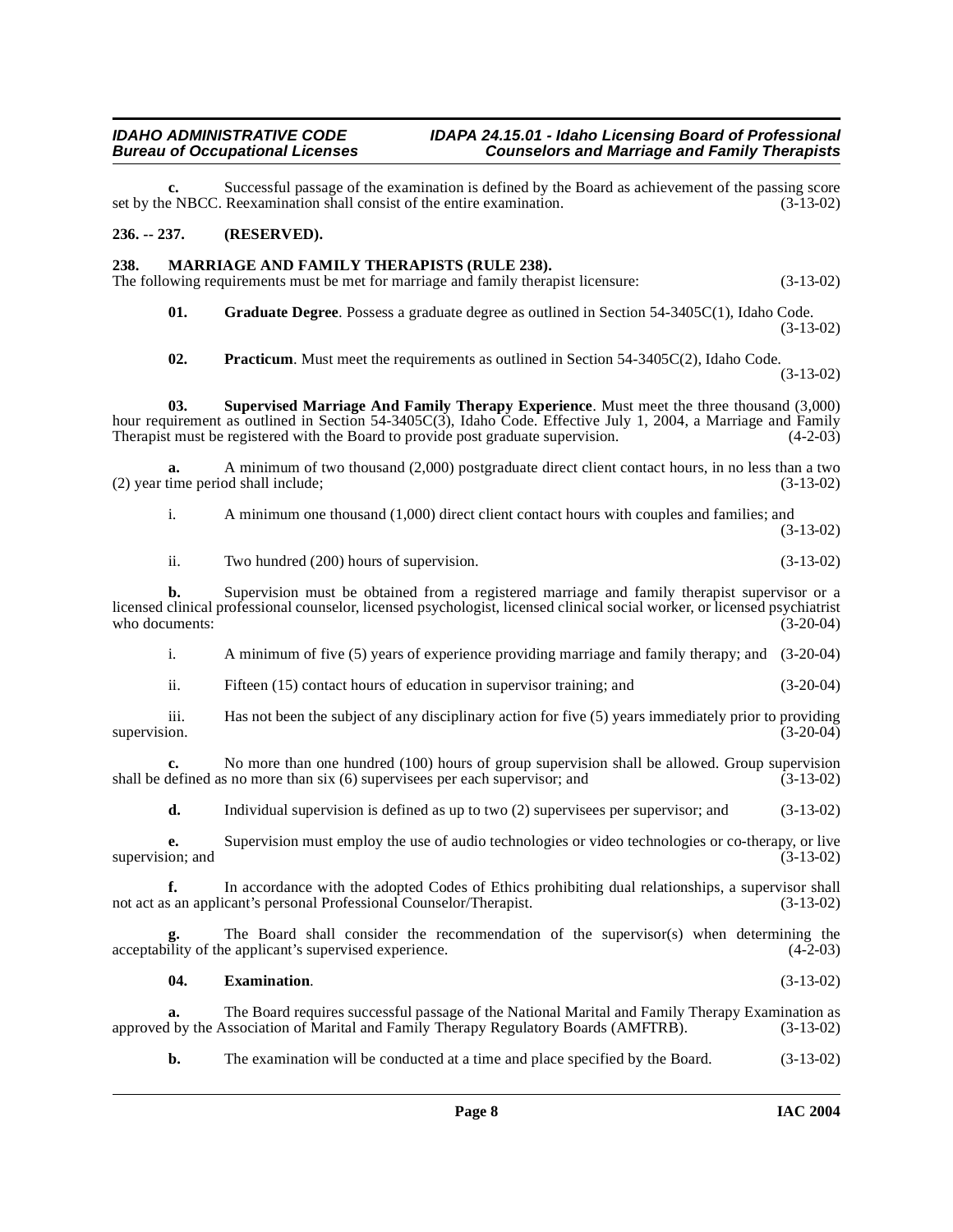**c.** Successful passage of the examination is defined by the Board as achievement of the passing score e AMFTRB. Reexamination shall consist of the entire examination. (3-13-02) set by the AMFTRB. Reexamination shall consist of the entire examination.

# <span id="page-8-3"></span><span id="page-8-0"></span>**239. MARRIAGE AND FAMILY THERAPIST SUPERVISOR REQUIREMENTS (RULE 239).**

Effective July 1, 2004, licensed marriage and family therapists in Idaho shall be registered with the board to provide supervision for those individuals pursuing licensure in the state of Idaho as a marriage and family therapist.

(3-20-04)

### **01. Requirements For Registration**. (3-20-04)

**a.** Possess two (2) years experience as a licensed marriage and family therapist and document at least sand (2.000) hours of direct client contact with couples and families. (3-20-04) two thousand  $(2,000)$  hours of direct client contact with couples and families.

**b.** Document fifteen (15) contact hours of education in supervisor training as approved by the Board. (3-20-04)

**c.** Have not been subject to discipline for five (5) years prior to registration.  $(3-20-04)$ 

**02. Registration**. A marriage and family therapist shall fully complete the application form as ed by the board and submit the designated fee as adopted by board rule. (3-20-04) established by the board and submit the designated fee as adopted by board rule.

#### **03. Supervision**. (3-20-04)

**a.** A registered marriage and family therapist shall provide supervision in conformance with the es for supervisors adopted by the American Association for Marriage and Family Therapists. (3-20-04) guidelines for supervisors adopted by the American Association for Marriage and Family Therapists.

**b.** A registered marriage and family therapist shall not supervise more than six (6) individuals.

(3-20-04)

# <span id="page-8-1"></span>**240. -- 244. (RESERVED).**

# <span id="page-8-4"></span><span id="page-8-2"></span>**245. REGISTERED INTERNS (RULE 245).**

An individual pursuing Idaho licensure as a Professional Counselor may register with the Board as an Intern. An individual pursuing Idaho licensure as a Marriage and Family Therapist shall register with the Board as an Intern in compliance with section 54-3402, Idaho Code.

### <span id="page-8-5"></span>**01. Requirements For Registration**. (4-2-03)

**a.** Possess a graduate degree in counseling, marriage and family therapy, or a closely related field accredited university or college.  $(4-2-03)$ from an accredited university or college.

**b.** Be actively pursuing postgraduate supervised experience. (4-2-03)

**c.** Designate a supervisor who is registered as a supervisor or who is otherwise approved to provide marriage and family therapy supervision as defined in Section 54-3405C, Idaho Code, and who shall be responsible to provide supervision. (3-20-04) to provide supervision.

**02. Registration**. An individual applying for registration as a Counselor Intern or Marriage and Family Therapist Intern shall fully complete the application form as established by the Board and submit the designated fee as adopted by Board rule.

**03. Practice**. (4-2-03)

**a.** A Registered Intern may only practice counseling or marriage and family therapy under the direct supervision of a Counselor Supervisor or Marriage and Family Therapist Supervisor who shall be responsible to ensure that a Registered Intern is competent to practice such counseling or marriage and family therapy as may be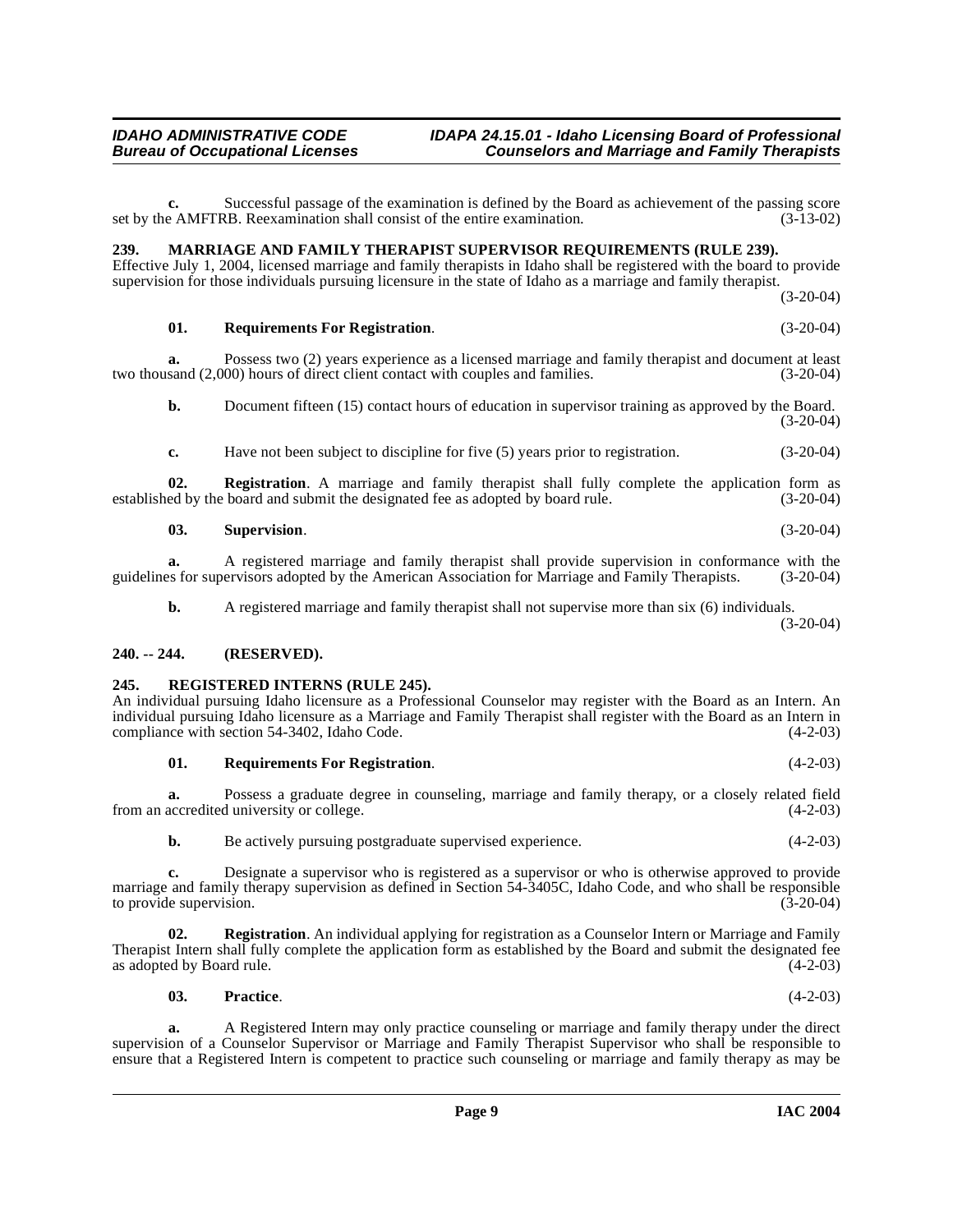provided.  $(4-2-03)$ 

**b.** Only a Registered Intern may use the title Counselor Intern or Marriage and Family Therapist Intern.  $(4-2-03)$ 

**c.** An individual shall not practice as an intern for more than four (4) years from the original date of registration. (4-2-03) registration. (4-2-03)

# <span id="page-9-0"></span>**246. -- 249. (RESERVED).**

# <span id="page-9-1"></span>**250. FEES (RULE 250).**

<span id="page-9-8"></span><span id="page-9-5"></span>

| 01. | <b>Application Fee.</b> Application fee:                       | $(7-1-97)$  |
|-----|----------------------------------------------------------------|-------------|
| a.  | Professional Counselor - Seventy-five dollars (\$75).          | $(3-13-02)$ |
| b.  | Clinical Professional Counselor - Seventy-five dollars (\$75). | $(3-13-02)$ |
| c.  | Pastoral Counselor - Seventy-five dollars (\$75).              | $(3-13-02)$ |
| d.  | Marriage and Family Therapist - Seventy-five dollars (\$75).   | $(3-13-02)$ |

<span id="page-9-13"></span><span id="page-9-12"></span>**e.** Intern Registration - Twenty-five dollars (\$25). (4-2-03)

**02. Professional Counselor, Marriage And Family Therapist, And Pastoral Counselor Examination Or Reexamination Fee**. The Professional Counselor, Marriage and Family Therapist and Pastoral Counselor license examination or reexamination fee shall be the fee as set by the provider of the approved examination.  $(3-13-02)$ examination.  $(3-13-02)$ 

**03. Original License Fee**. Original License fee for Professional Counselor or Clinical Professional or or Marriage and Family Therapist or Pastoral Counselor - Seventy-five dollars (\$75). (4-2-03) Counselor or Marriage and Family Therapist or Pastoral Counselor - Seventy-five dollars (\$75).

**04. Annual Renewal Fee**. Annual license renewal fee for Professional Counselor, Clinical Professional Counselor, Marriage and Family Therapist, or Pastoral Counselor - Sixty dollars (\$60). (4-2-03)

<span id="page-9-7"></span><span id="page-9-6"></span><span id="page-9-4"></span>**05. Fees Are Non-Refundable**. All fees are non-refundable. (7-1-93)

# <span id="page-9-2"></span>**251. -- 299. (RESERVED).**

# <span id="page-9-3"></span>**300. ENDORSEMENT (RULE 300).**

The Board may grant a license to any person who submits a completed application on a form approved by the board together with the required fees and who:  $(3-13-02)$ together with the required fees and who:

<span id="page-9-11"></span>**01**. **Holds A Current License**. The applicant must be the holder of a current active license, in the profession for which a license is being sought, issued by the authorized regulatory entity in another state or country, the certification of which must be received directly by the board from the issuing agency; and (3-13-0 the certification of which must be received directly by the board from the issuing agency; and

<span id="page-9-10"></span>**Has Not Been Disciplined**. The applicant must certify they have not been disciplined within the last five (5) years, had a license revoked, suspended, restricted, or otherwise sanctioned by any regulatory entity and has never voluntarily surrendered a license; and  $(3-13-02)$ has never voluntarily surrendered a license; and

<span id="page-9-9"></span>**03. Is Of Good Moral Character**. The applicant must certify they are of good moral character and have not been convicted, found guilty, or received a withheld judgment or suspended sentence for any felony; and (3-13-02)

**04. Has Documented Experience**. The applicant must provide a documented record of at least five (5) years actual practice under licensure immediately prior to application in the profession for which a license is being sought, or can demonstrate hardship or extenuating circumstances that prohibited practice during a portion of the five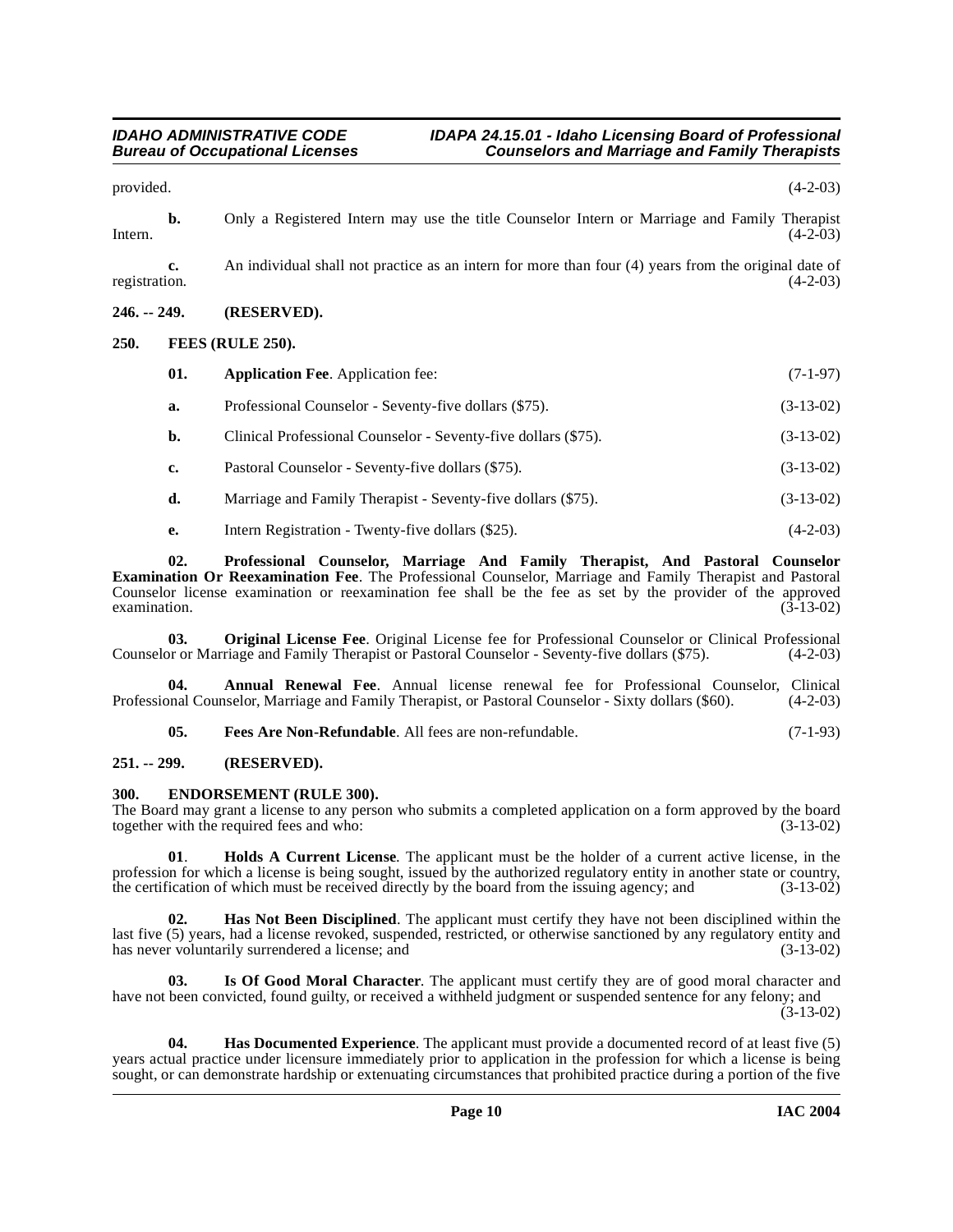### **IDAHO ADMINISTRATIVE CODE IDAPA 24.15.01 - Idaho Licensing Board of Professional Bureau Counselors and Marriage and Family Therapists**

(5) year period as determined by the board; and (3-13-02)

<span id="page-10-6"></span>**05. Will Abide By Laws, Rules And Code Of Ethics**. The applicant must certify under oath to abide by the laws and rules governing the practice of counseling and marriage and family therapy in Idaho and the applicable code of ethics as adopted; and (3-13-02)

**06. Provides Information**. The applicant must document at least three (3) of the following during the years immediately prior to application: (3-13-02) five  $(5)$  years immediately prior to application:

<span id="page-10-10"></span>**a.** A minimum of one thousand (1,000) hours client contact; (3-13-02)

**b.** Service as an officer of a state or national counseling or marriage and family therapy organization, or a member of a state or national counseling or marriage and family therapy board or committee, or other leadership positions as may be approved by the board; (3-13-02)

**c.** Teaching at least three (3) graduate courses for credit at an accredited college or university;

 $(3-13-02)$ 

**d.** A certificate to supervise issued by the NBCC or AAMFT;  $(3-13-02)$ 

**e.** Providing at least twelve (12) months of supervision to each of no less than three (3) persons licensure; (3-13-02) seeking licensure;

**f.** Maintained professional liability insurance for the previous five (5) years with proof of no claims  $\text{field};$  (3-13-02)

Obtained a post graduate degree in a field of study related to counseling or marriage and family addition to the minimum licensure requirements;<br>(3-13-02) therapy that is in addition to the minimum licensure requirements;

**h.** Current certification by a national credentialing entity as approved by the board in the discipline for censure is sought: (3-13-02) which licensure is sought;

**i.** Twenty (20) hours of continuing education per year for the five (5) years immediately prior to application. (3-13-02) application.  $(3-13-02)$ 

# <span id="page-10-0"></span>**301. -- 349. (RESERVED).**

### <span id="page-10-7"></span><span id="page-10-1"></span>**350. CODE OF ETHICS (RULE 350).**

The Board adopts the American Counseling Association (ACA) Code of Ethics and the American Association for Marriage and Family Therapy (AAMFT) Code of Ethics as referenced in Section 004. All applicants will receive a copy of both the ACA Code of Ethics and the AAMFT Code of Ethics. All licensees shall be required to adhere to the appropriate Code of Ethics pertaining to their licensure. (3-13-02)

# <span id="page-10-2"></span>**351. -- 399. (RESERVED).**

### <span id="page-10-11"></span><span id="page-10-3"></span>**400. RENEWAL OF LICENSE (RULE 400).**

Each person licensed under this act must renew said license each year or the license will be cancelled. Cancelled licenses may be reinstated in accordance with the requirements of Section 67-2614, Idaho Code. (3-20-04)

# <span id="page-10-4"></span>**401. -- 424. (RESERVED).**

### <span id="page-10-9"></span><span id="page-10-5"></span>**425. CONTINUING EDUCATION (RULE 425).**

Every person holding an Idaho license as a Pastoral Counselor or a Marriage and Family Therapist must annually complete twenty (20) contact hours of continuing education prior to license renewal. (4-2-03)

<span id="page-10-8"></span>**01.** Contact Hours. The contact hours of continuing education shall be obtained in areas of study germane to the practice for which the license is issued as approved by the Board. One (1) contact hour for each renewal period shall be in ethics. (3-20-04)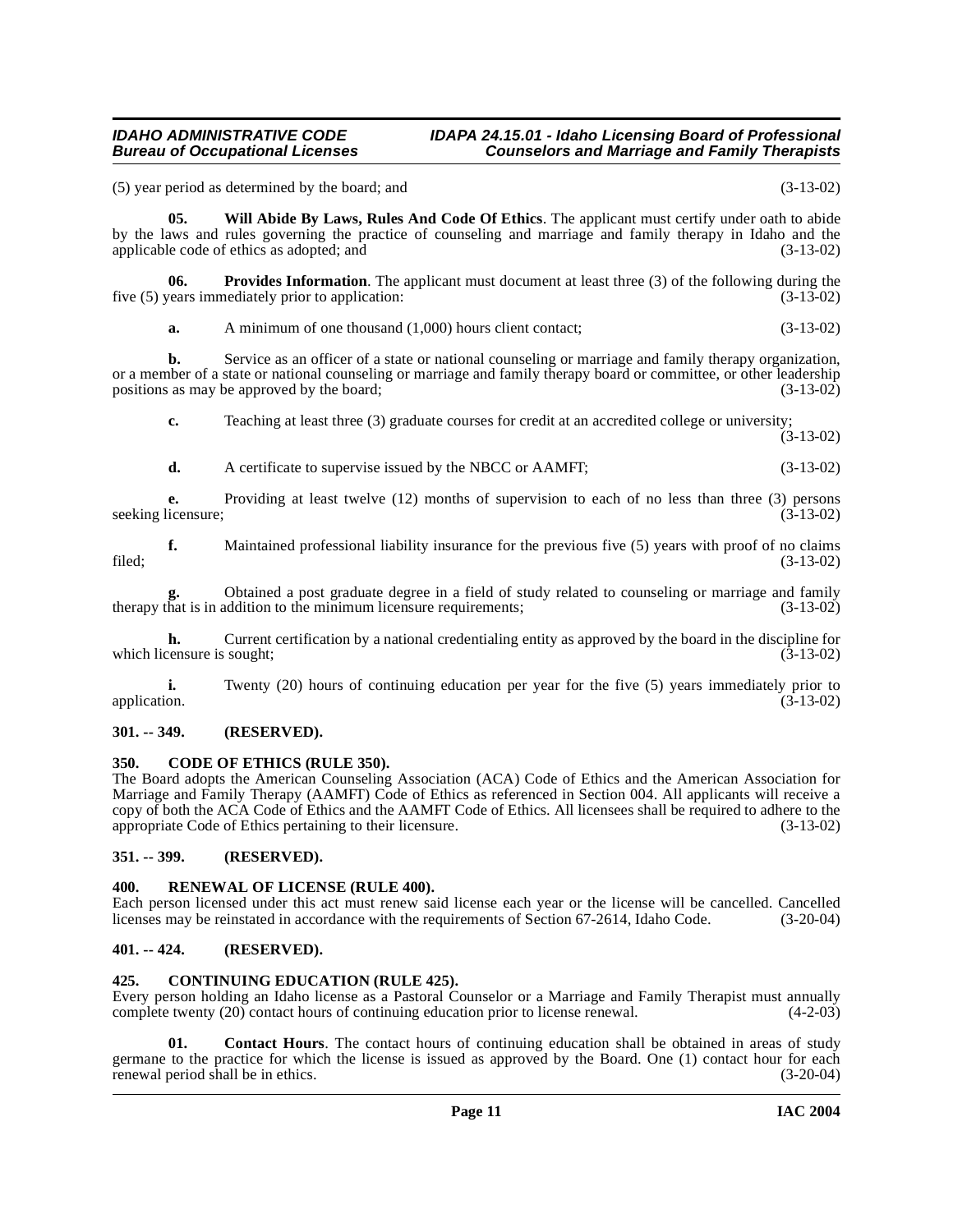# **IDAHO ADMINISTRATIVE CODE IDAPA 24.15.01 - Idaho Licensing Board of Professional Counselors and Marriage and Family Therapists**

**02. Documentation Of Attendance**. It shall be necessary for the applicant to provide documentation verifying attendance by securing authorized signatures or other documentation from the course instructors, providers, or sponsoring institution substantiating any hours attended by the applicant. This documentation must be maintained by the applicant and provided to the Board upon request by the Board or its agent. (4-2-03)

**03. Excess Hours**. Continuing education hours accumulated during the twelve (12) months immediately preceding the license expiration date may be applied toward meeting the continuing education requirement for the next license renewal. No more than five (5) hours in excess of the required twenty (20) hours shall be carried forward. Excess hours may be used only during the next renewal period and may not be carried forward more than one (1) time.  $(4-2-03)$ 

**04. Compliance Audit**. The Board may conduct random continuing education audits of those persons required to obtain continuing education in order to renew a license and require that proof acceptable to the Board of meeting the continuing education requirement be submitted to the Bureau. Failure to provide proof of meeting the continuing education upon request of the Board shall be grounds for disciplinary action in accordance with section 54-3407, Idaho Code. (4-2-03) 54-3407, Idaho Code.

# <span id="page-11-0"></span>**426. -- 449. (RESERVED).**

# <span id="page-11-11"></span><span id="page-11-1"></span>**450. GENERAL SCOPE OF THE LICENSEE'S APPROPRIATE PRACTICE (RULE 450).**

<span id="page-11-7"></span>**01. Board Recommendation Of Generic Scope Of Practice**. While a license to practice as a counselor could be considered generic in nature, it should not be viewed as an authorization to provide counseling or therapy services to every client population in every possible professional setting. Counselors and marriage and family therapists shall practice only within the boundaries of competence (see the applicable Code of Ethics). (3-13-02)

<span id="page-11-12"></span>**02. Submission Of Additional Information For Scope Of Practice**. A licensed counselor or marriage and family therapist who considers the Board's recommended guidelines to be too restrictive may wish to submit additional information to acquaint the Board with new, possibly more expansive qualifications. (3-13-02)

### <span id="page-11-2"></span>**451. -- 499. (RESERVED).**

### <span id="page-11-10"></span><span id="page-11-3"></span>**500. DISCIPLINARY PROCEDURES (RULE 500).**

**01. Disciplinary Procedures**. The disciplinary procedures of the Bureau are the disciplinary procedures of the Board.

<span id="page-11-8"></span>**02.** Civil Fine. The Board may impose a civil fine not to exceed one thousand dollars (\$1,000) for each violation upon anyone licensed under Title 54, Chapter 34, Idaho Code who is found by the Board to be in violation of Section 54-3407, Idaho Code. (3-13-02) of Section 54-3407, Idaho Code.

<span id="page-11-9"></span>**03. Costs And Fees**. The Board may order anyone licensed under Title 54, Chapter 34, Idaho Code, who is found by the Board to be in violation of the provisions of Title 54, Chapter 34, Idaho Code, to pay the costs and fees incurred by the Board in the investigation or prosecution of the licensee. (3-13-02) and fees incurred by the Board in the investigation or prosecution of the licensee.

### <span id="page-11-4"></span>**501. -- 549. (RESERVED).**

# <span id="page-11-5"></span>**550. RULEMAKING HISTORY PRIOR TO JULY 1, 1993 (RULE 550).**

Adopted October 4, 1983 Amended and Readopted December 24, 1985 Effective January 13, 1986 Amended and Readopted May 10, 1988 Effective May 30, 1988 Amended and Readopted May 16, 1991 (7-1-93)

<span id="page-11-6"></span>**551. -- 999. (RESERVED).**